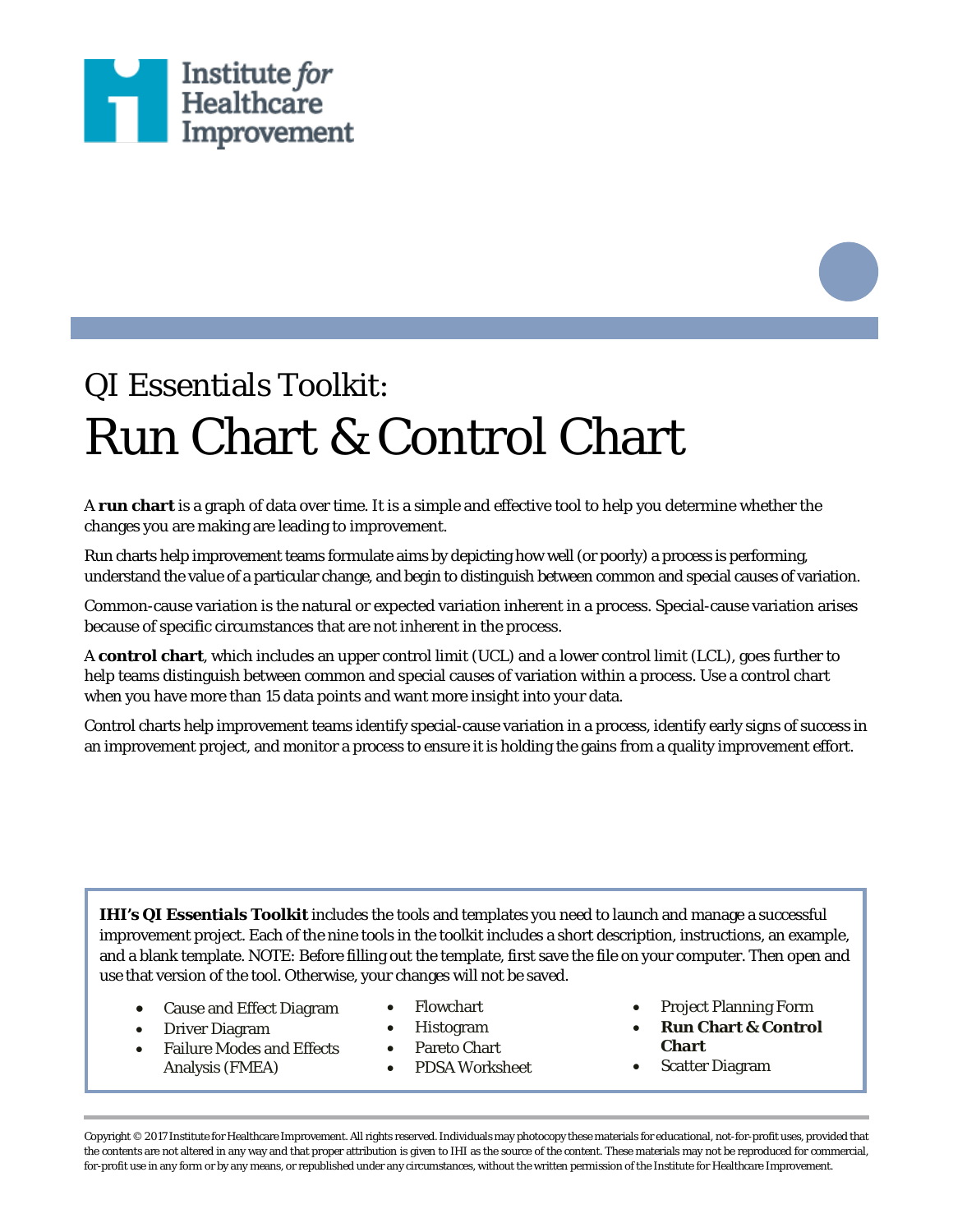#### **Instructions**

- 1) Obtain a set of data points in their natural time sequence.
- 2) Draw the vertical and horizontal axes, leaving room on all sides to title and label the graph.
- 3) Label the vertical (Y) axis with the name of the value being measured (e.g., Percent of Births by C-section, Number of Days to Third Next Available Appointment, etc.).
- 4) Label the horizontal  $(X)$  axis with the unit of time or sequence in which the numbers were collected (e.g., April, May, June, etc., or Quarter 1, Quarter 2, etc.).
- 5) Determine the scale of the vertical axis. The scale should extend from a number 20 percent larger than the largest value to a number 20 percent smaller than the smallest value. Label the axis in equal intervals between these two numbers.
- 6) Plot the data values in the sequence in which they occurred.
- 7) Draw lines to connect the data points on the graph.
- 8) Calculate the median (the data point half way between the highest and the lowest data point) of the plotted numbers and draw the line on the graph.
	- o Note: For a control chart, complete these two steps:
		- a) Instead of calculating the median, calculate the mean or control limit (the average) of the plotted numbers and draw the line on the graph.
		- b) Calculate and then draw upper and lower control limits that correspond to  $+/-3$ sigma limits from the mean. (We recommend doing this in Microsoft Excel or another software program.)
- 9) Title the chart, and note the goal line and the sample size.
- 10) Annotate the chart, indicating when tests of change were initiated, so that it is easy to see the effect of changes on the measure. Also indicate any external events that may have affected the performance of the process.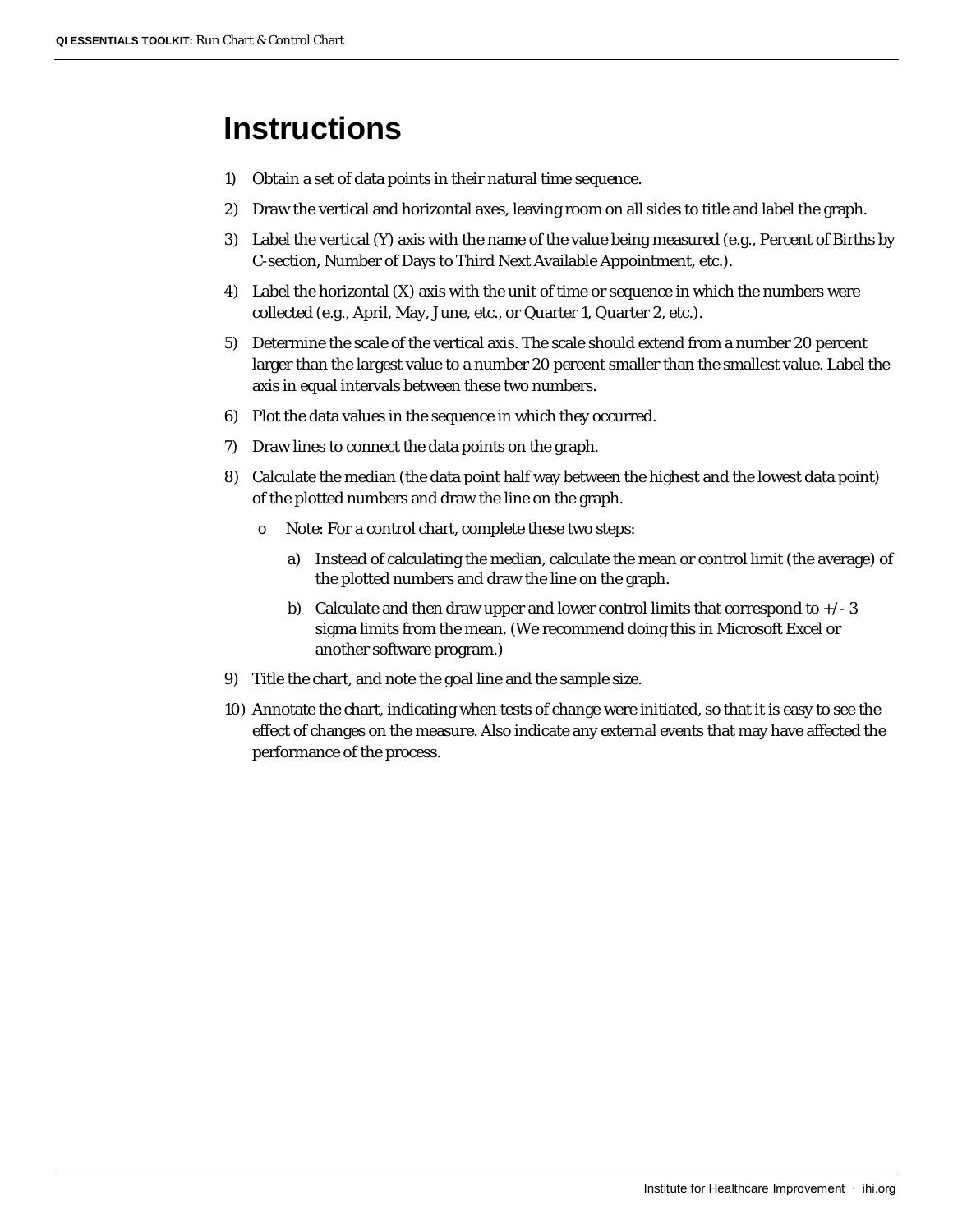### **Example: Run Chart**





### **Example: Control Chart**



#### Institute for Healthcare Improvement ∙ ihi.org